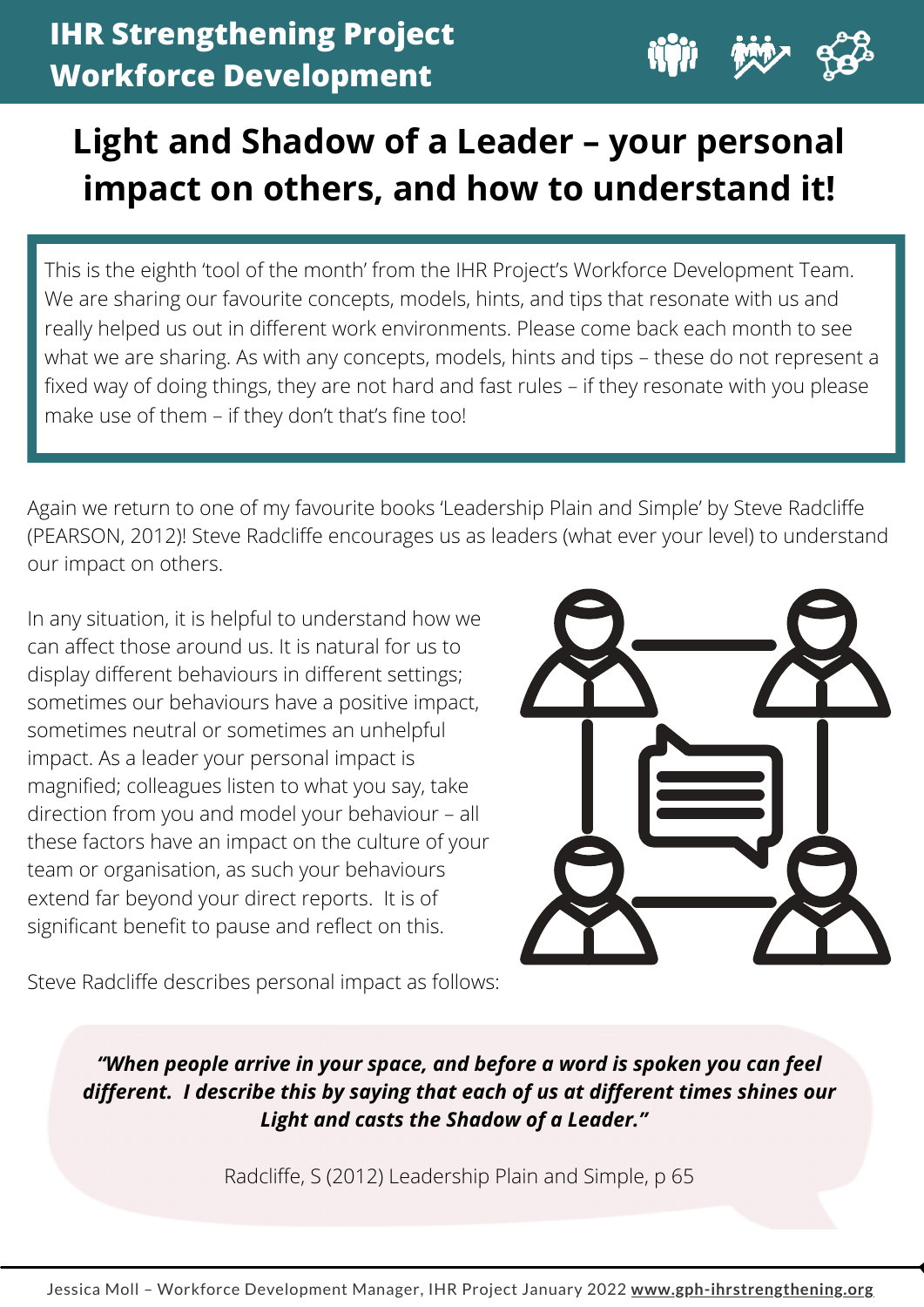#### **Step 1**

Select a trusted colleague with whom you can have a discussion

### **Step 2**

Select an appropriate location and time to convene the meeting – ensuring privacy for you.

#### **Step 3**

Share with your colleague the model and following tips and start the discussion! Ask them to write down their feedback so you can reflect on it now and later.

One way of understanding our personal impact is to have a deep discussion with a colleague. When colleagues invite feedback at a deeper level it can be powerful, so this needs care.



| Tips for you - the receiver                                                                                                                                                                                                                                                                                                                                                                                             | Tips for those providing feedback                                                                                                                                                                                                                                                                                                                                                                                             |
|-------------------------------------------------------------------------------------------------------------------------------------------------------------------------------------------------------------------------------------------------------------------------------------------------------------------------------------------------------------------------------------------------------------------------|-------------------------------------------------------------------------------------------------------------------------------------------------------------------------------------------------------------------------------------------------------------------------------------------------------------------------------------------------------------------------------------------------------------------------------|
| Identify a trusted colleague to give<br>you feedback about your personal<br>impact (the person giving feedback<br>needs to be committed to the<br>success of the receiver).<br>• At the end just say Thank You!<br>• Ask those providing feedback to<br>provide you with written feedback<br>Take time out after the session to<br>reflect on the feedback that you have<br>received and consider how it can be<br>used | • Your intent should be to help<br>Speak straight and with<br>$\bullet$<br>care/compassion.<br>• Be future focussed - help the person<br>see what more they could bring in<br>the future. Own your experience - it is<br>not a 'truth' but rather feedback of a<br>person's immediate impact<br>• Encourage the feedback receiver to<br>focus on the positive feedback, rather<br>than what they may perceive as<br>negative. |